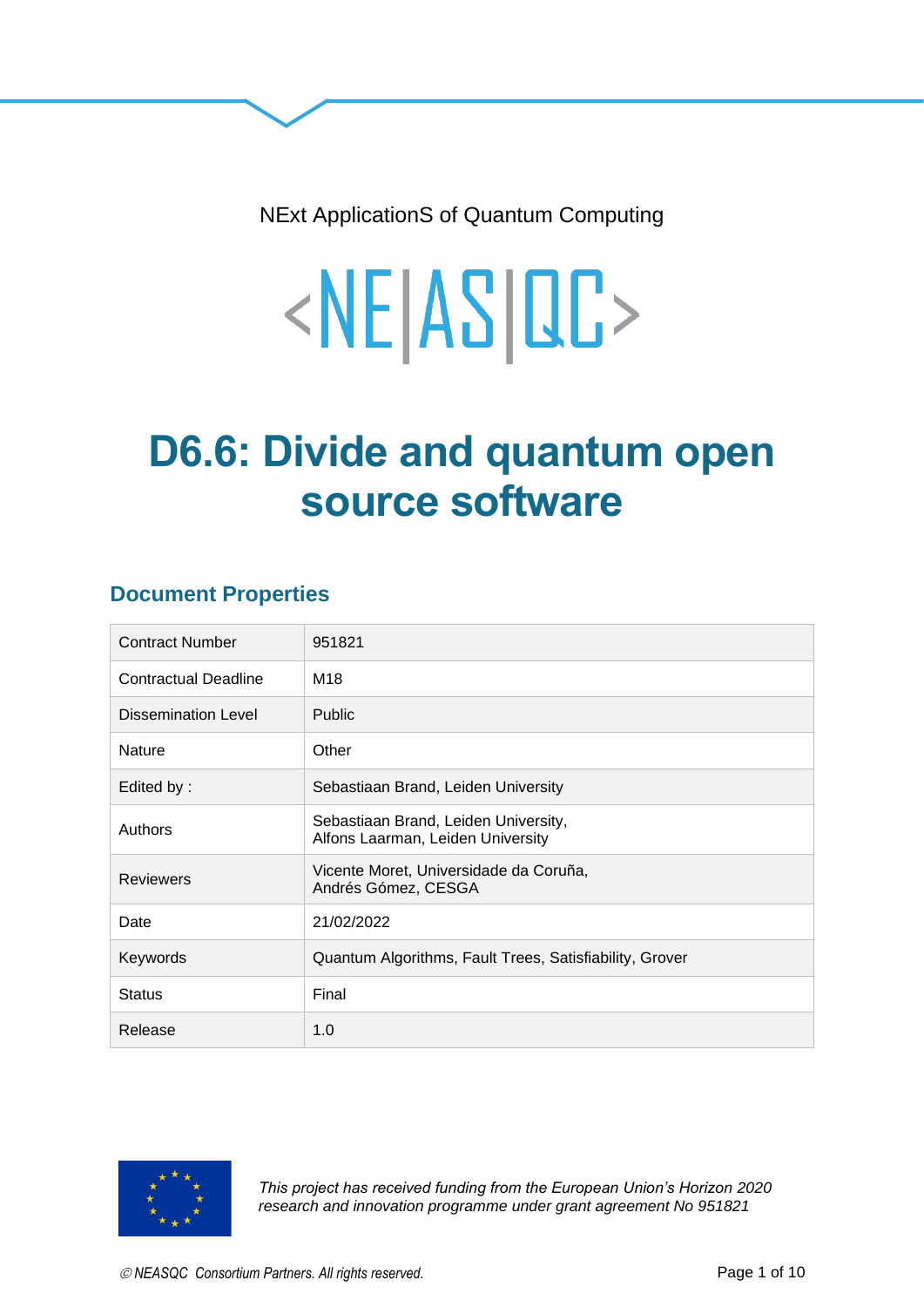

## **History of Changes**

| <b>Release</b> | <b>Date</b> |                                       | Author, Organization Description of Changes |
|----------------|-------------|---------------------------------------|---------------------------------------------|
| 0.1            | 22/02/2022  | S. Brand, Leiden<br><b>University</b> | Initial document                            |
| 0.2            | 23/02/2022  | S.Brand, Leiden<br>University         | Processed comments Vicente and Andrés       |
| 1.0            | 24/02/2022  | S.Brand, Leiden<br><b>University</b>  | Changed version number to 1.0               |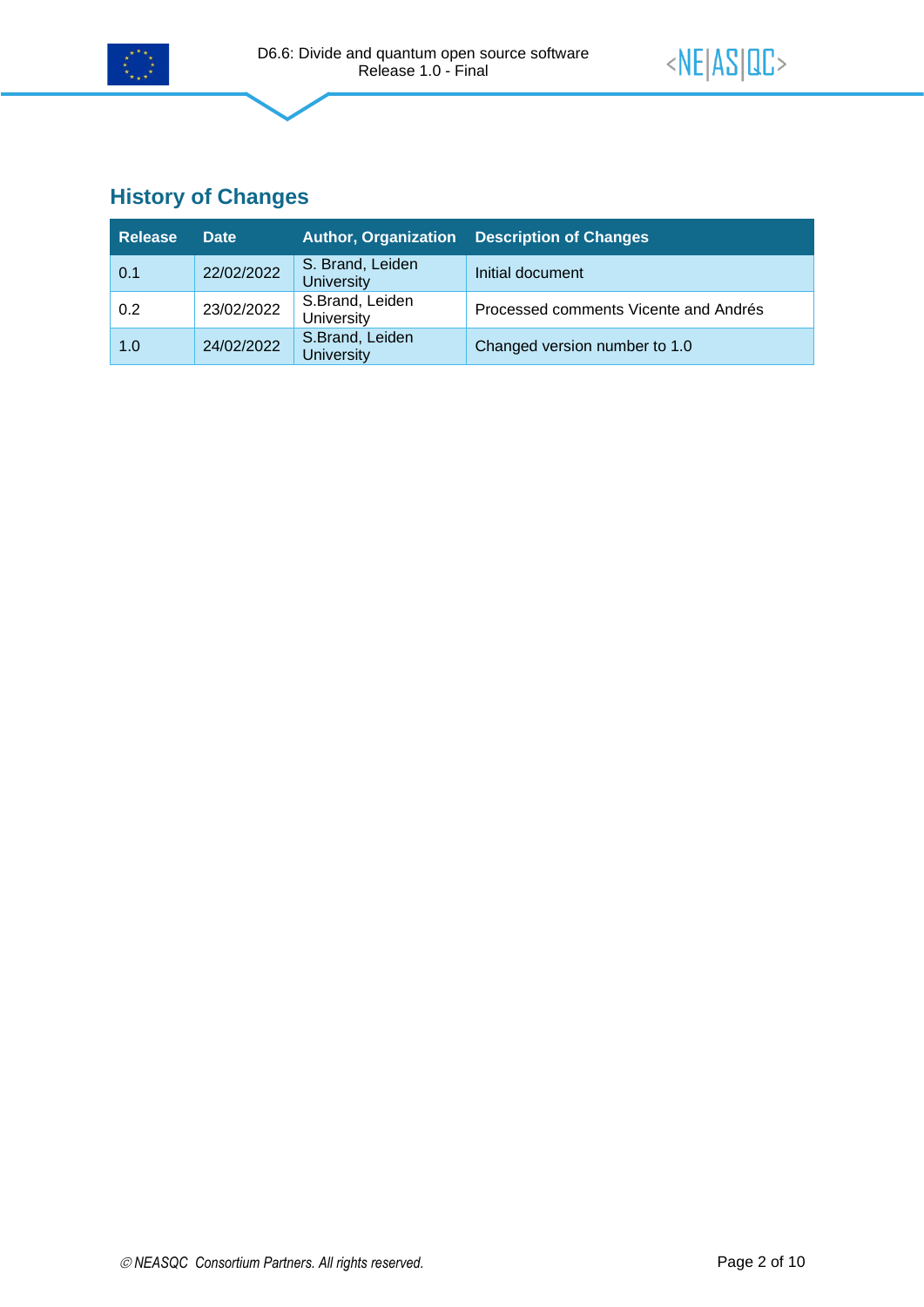



## **Table of Contents**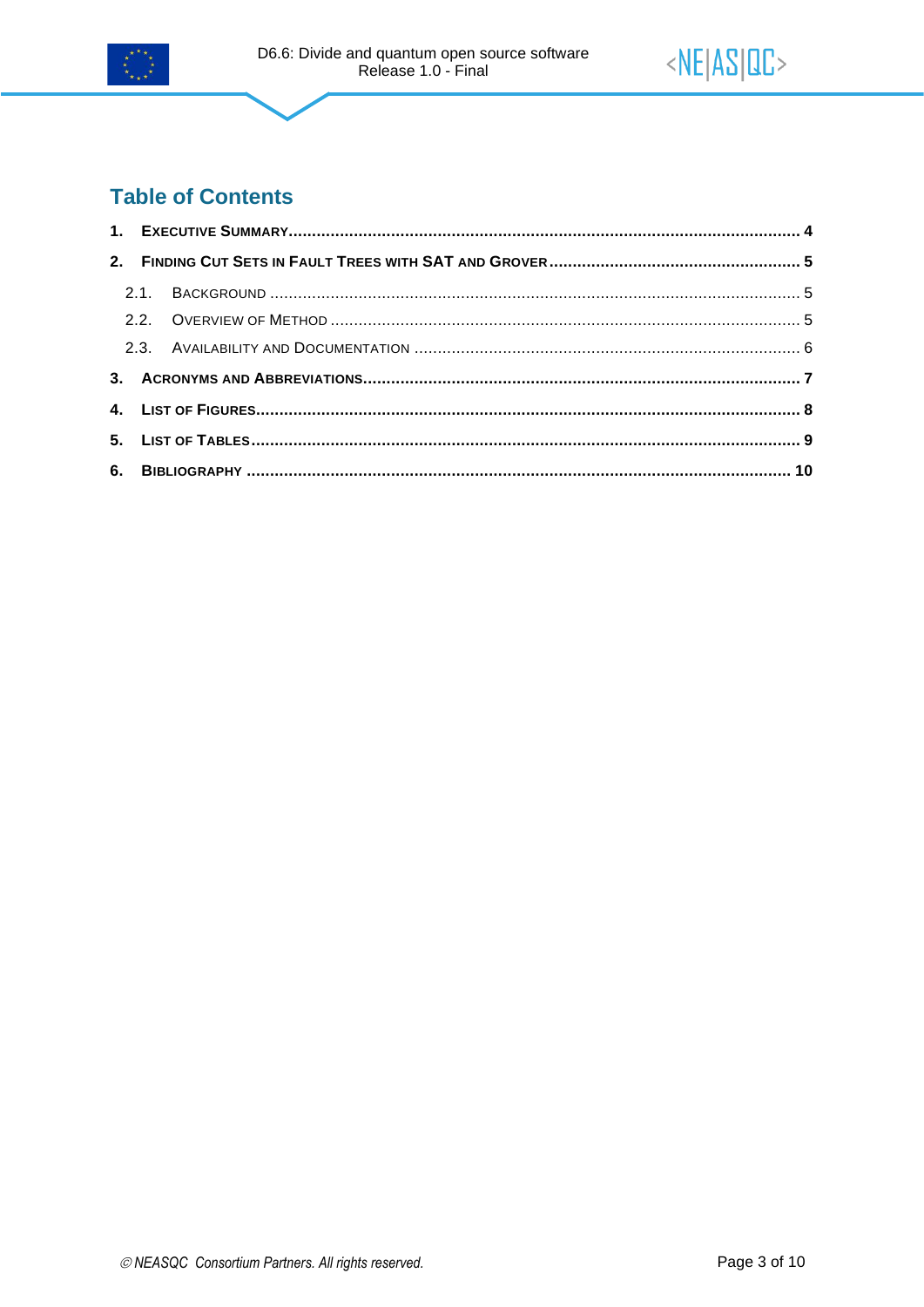

## <span id="page-3-0"></span>**1. Executive Summary**

Fault trees are a type of model which captures how small failures in probabilistic systems can propagate and ultimately lead to a critical system failure. An important component of fault tree analysis is finding small subsets of events which can cause a critical failure (often called "cut sets"). Finding these small cut sets is important because they often correspond to the most likely way a system will fail.

In this deliverable we provide an open source implementation of a procedure which computes minimal cut sets from fault trees by translating the problem to a satisfiability (SAT) problem. This SAT formula can then either be solved with a classical SAT solver, or with a quantum algorithm: specifically Grover's algorithm for amplitude amplification. The solutions found by both methods are the same, but the quantum algorithm allows for a quadradic speedup in time complexity. Additionally, for quantum computers which have too few qubits to handle the entire problem instance, a divide and conquer approach can theoretically be used to split the problem up and obtain smaller quantum speedups (Rennela, Brand, Laarman, & Dunjko, 2021).

The main component of this deliverable is the open source library itself, which can be found online here: [https://github.com/NEASQC/ft-2-quantum-sat.](https://github.com/NEASQC/ft-2-quantum-sat) In section 2 of this document we give an overview of problem of finding cut sets, and how the library solves this problem.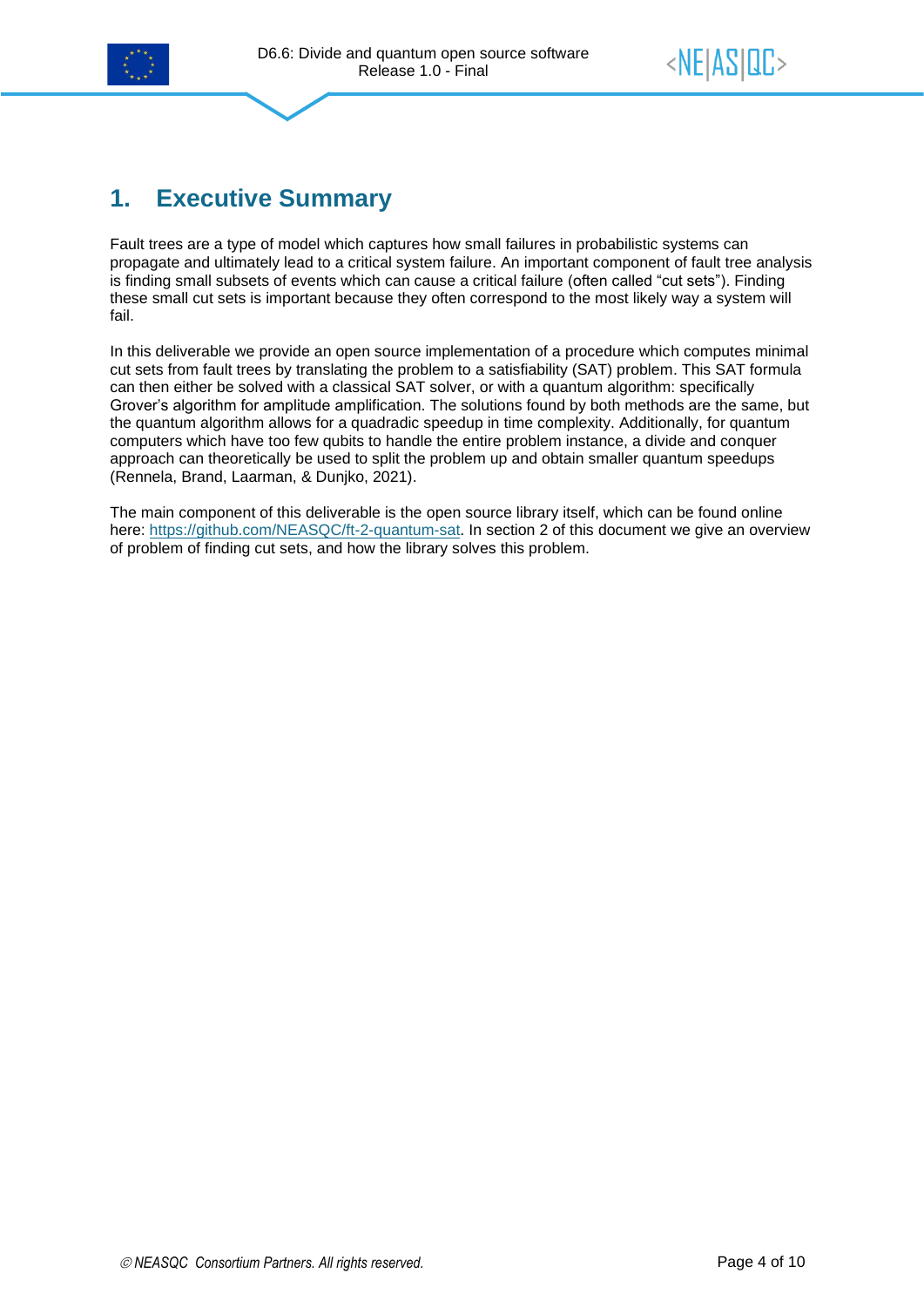

## <span id="page-4-0"></span>**2. Finding Cut Sets in Fault Trees with SAT and Grover**

<span id="page-4-1"></span>This section contains a brief overview of the background to the problem and our implementation.

#### **2.1. Background**

Fault trees are a commonly used way to model critical failures in probabilistic systems (Ruijters & Stoelinga, 2015). The simplest type of fault tree is a directed, acyclic graph (DAG) with three types of nodes: leaf nodes which represent "basic events", internal nodes given by Boolean logic gates, and a single root node representing the "top event" (usually some critical failure). One of the types of information we would like to extract from these fault trees is so called minimal cut sets. These cut sets are subsets of basic events which trigger the top event in the fault tree. A cut set is *minimal* when no subset of elements can be removed without invalidating it.

An example is given in [Figure 1.](#page-4-3) This figure shows a fault tree with 3 basic events (A, B, and C), two internal nodes given by AND gates, and a single root node given by an OR gate. The cut sets of this fault tree are {A, B, C}, {A, B}, and {B, C}, where {A, B, C} is not a *minimal* cut set since elements from this cut set can be removed while still retaining a valid cut set.



*Figure 1: Example of a small fault tree.*

<span id="page-4-3"></span>Since a fault tree is effectively a logic circuit, the problem of finding minimal cut sets can naturally be translated to a satisfiability (SAT) problem. We assume that the reader is familiar with satisfiability and the use of SAT solvers. For a comprehensive overview of SAT and SAT solving algorithms we refer to for example (Biere, Heule, & van Maaren, 2009). Finding cut sets with classical SAT solving algorithms has been done previously (Barrère & Hankin, 2020). The process of solving SAT problems can be sped up quadratically using quantum algorithms, specifically Grover. Additionally, these SAT problems also lend themselves to be split up into smaller subproblems, to achieve smaller speedups on quantum computers with a limited number of qubits (Rennela, Brand, Laarman, & Dunjko, 2021).

#### <span id="page-4-2"></span>**2.2. Overview of Method**

The goal of the library is to compute minimal cut sets from fault trees. These fault trees can either be manually constructed with the provided library functions, or be loaded from an XML file in the Open-PSA Model Exchange Format (Steven & Antoine, 2007). Computing minimal cut sets is done by translating the cut set problem to a Boolean satisfiability (SAT) problem: specifically, a Boolean formula in conjunctive normal form (CNF) is created from the fault tree. In order to find the smallest cut sets first, the CNF formulas are additionally constraint with a cardinality constraint over the basic events of the fault tree (Bailleux & Boufkhad, 2003). The library provides the option to solve these CNF formulas using either Grover or a classical SAT solver (specifically we use Glucose (Audemard & Simon, 2018) as the classical solver). One of the benefits of having the option to use a classical SAT solver is that the entire procedure can be tested independently of the quantum part.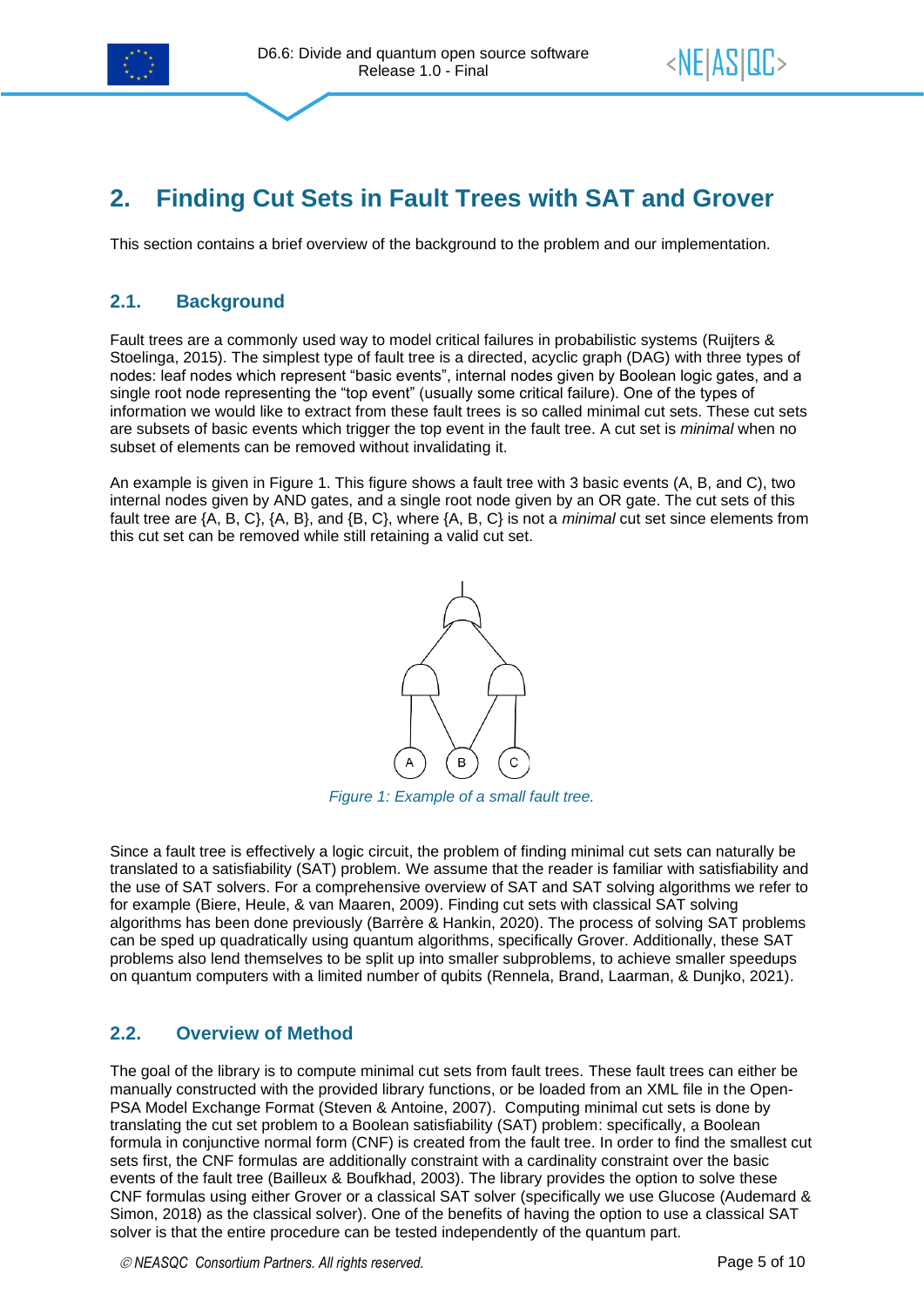

[Figure 2](#page-5-1) gives a high-level overview of the whole algorithm. Note that by iterating over the cardinality constraint **k** starting from 1, and blocking previously found cut sets, we are guaranteed that all the cut sets we find are, aside from small, also *minimal* cut sets.

Goal: given a fault tree as input, find m cutsets with the least number of basic events



<span id="page-5-1"></span>*Figure 2: Overview of finding minimal cut sets in fault trees with SAT and Grover.*

#### <span id="page-5-0"></span>**2.3. Availability and Documentation**

- The code is publicly available on the NEASQC Github and can be found here: [https://github.com/NEASQC/ft-2-quantum-sat.](https://github.com/NEASQC/ft-2-quantum-sat)
- The complete documentation can be found here:<https://neasqc.github.io/ft-2-quantum-sat/> and is also referenced on the main repository page.
- The README on the main repository page contains complete instructions on how to use the code.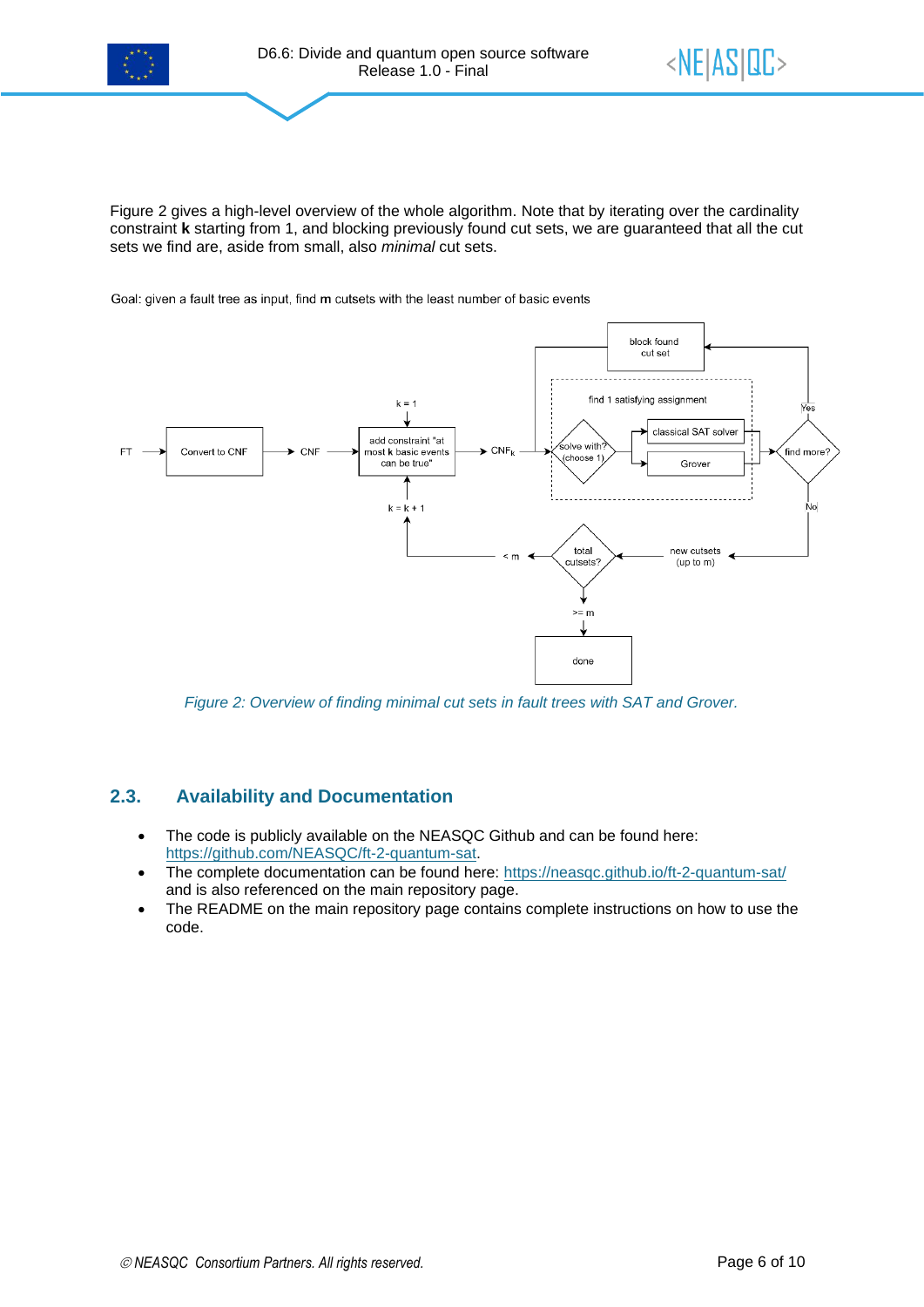

## <span id="page-6-0"></span>**3. Acronyms and Abbreviations**

<span id="page-6-1"></span>

| <b>Term</b> | <b>Definition</b>              |
|-------------|--------------------------------|
| <b>CNF</b>  | Conjunctive normal form        |
| <b>DAG</b>  | Directed acyclic graph         |
| <b>FT</b>   | <b>Fault tree</b>              |
| <b>SAT</b>  | Boolean satisfiability problem |

*Table 1: Acronyms and Abbreviations*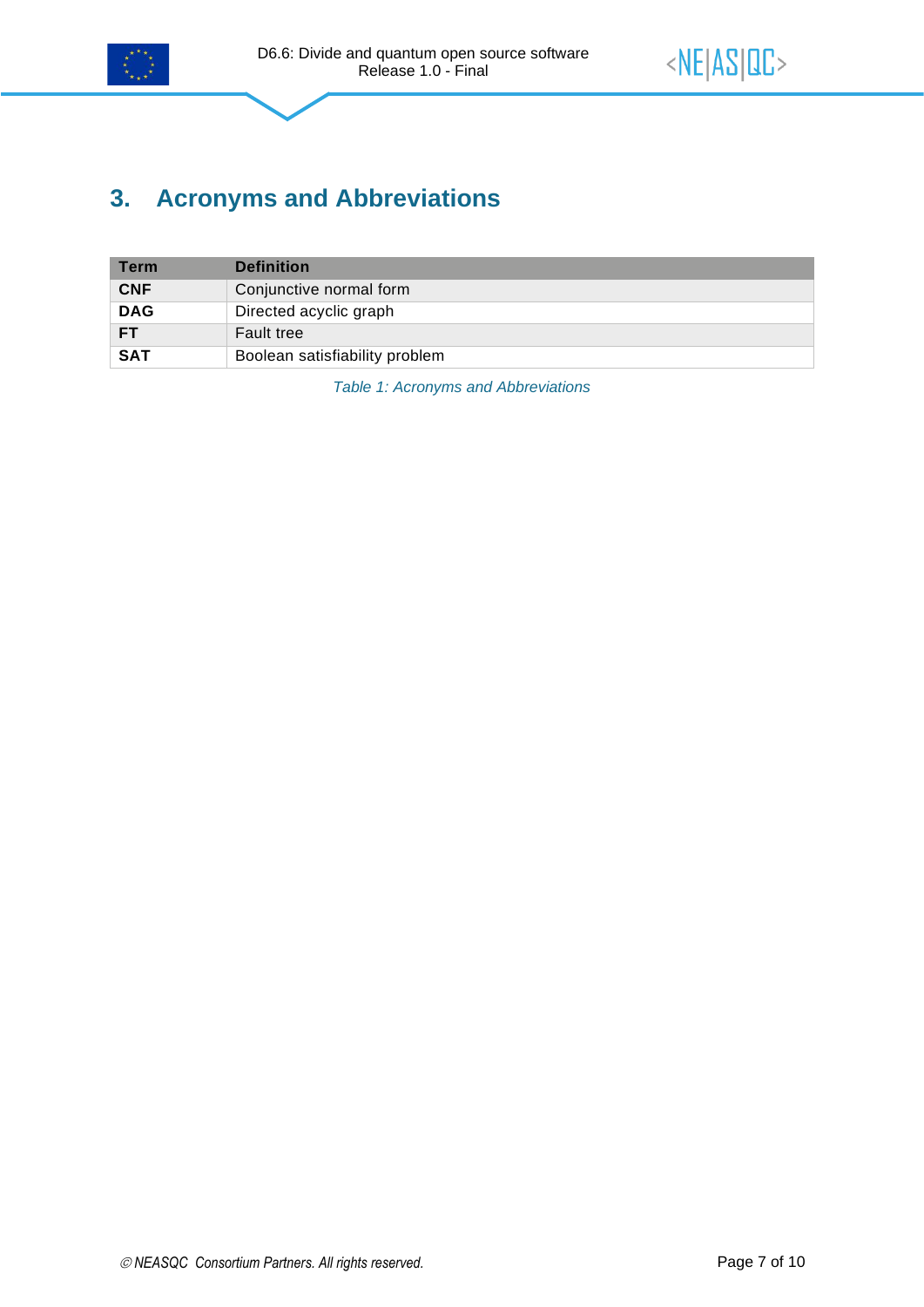



## <span id="page-7-0"></span>**4. List of Figures**

| Figure 2: Overview of finding minimal cut sets in fault trees with SAT and Grover.  6 |  |
|---------------------------------------------------------------------------------------|--|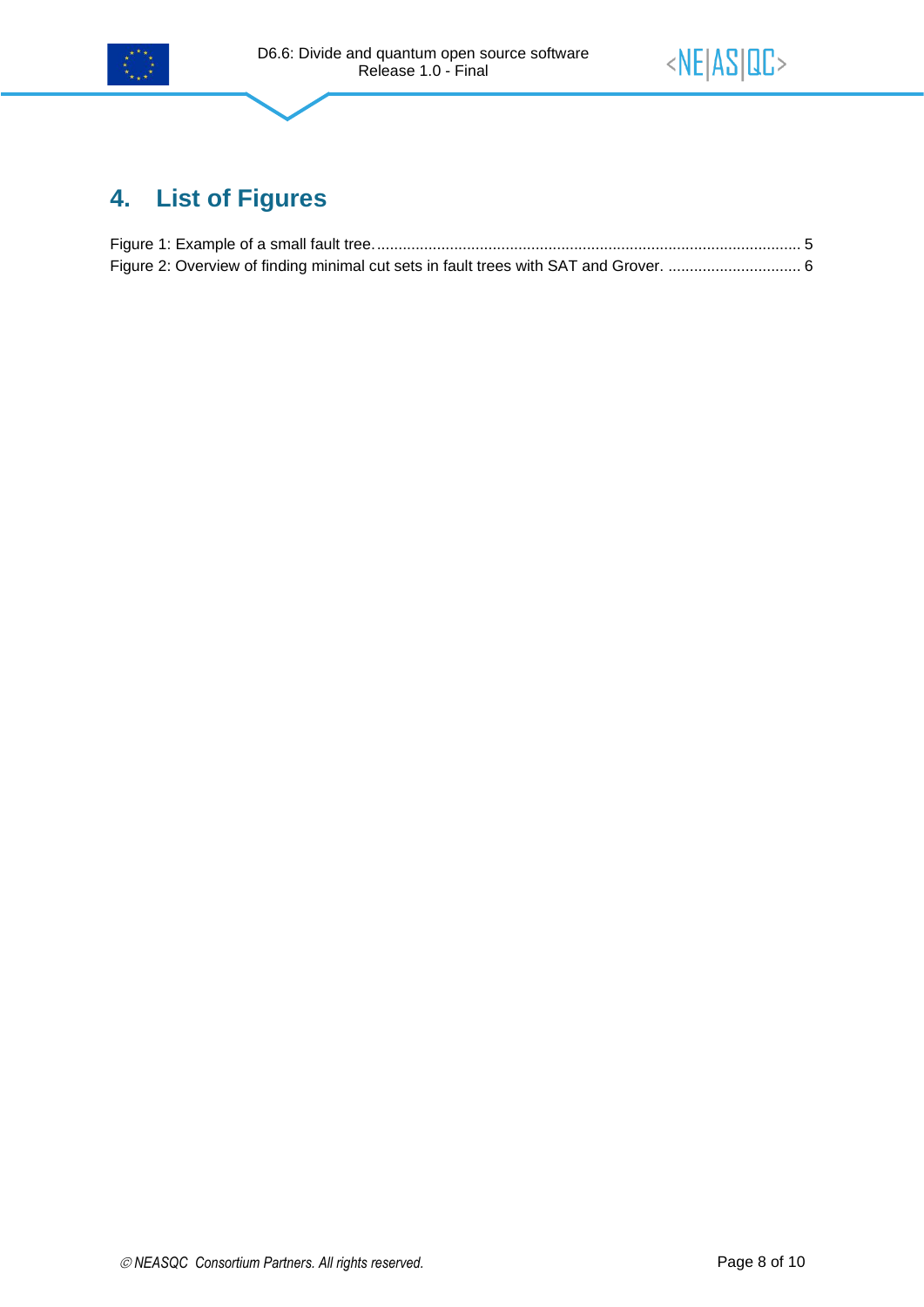



## <span id="page-8-0"></span>**5. List of Tables**

[Table 1: Acronyms and Abbreviations.....................................................................................................](#page-6-1) 7